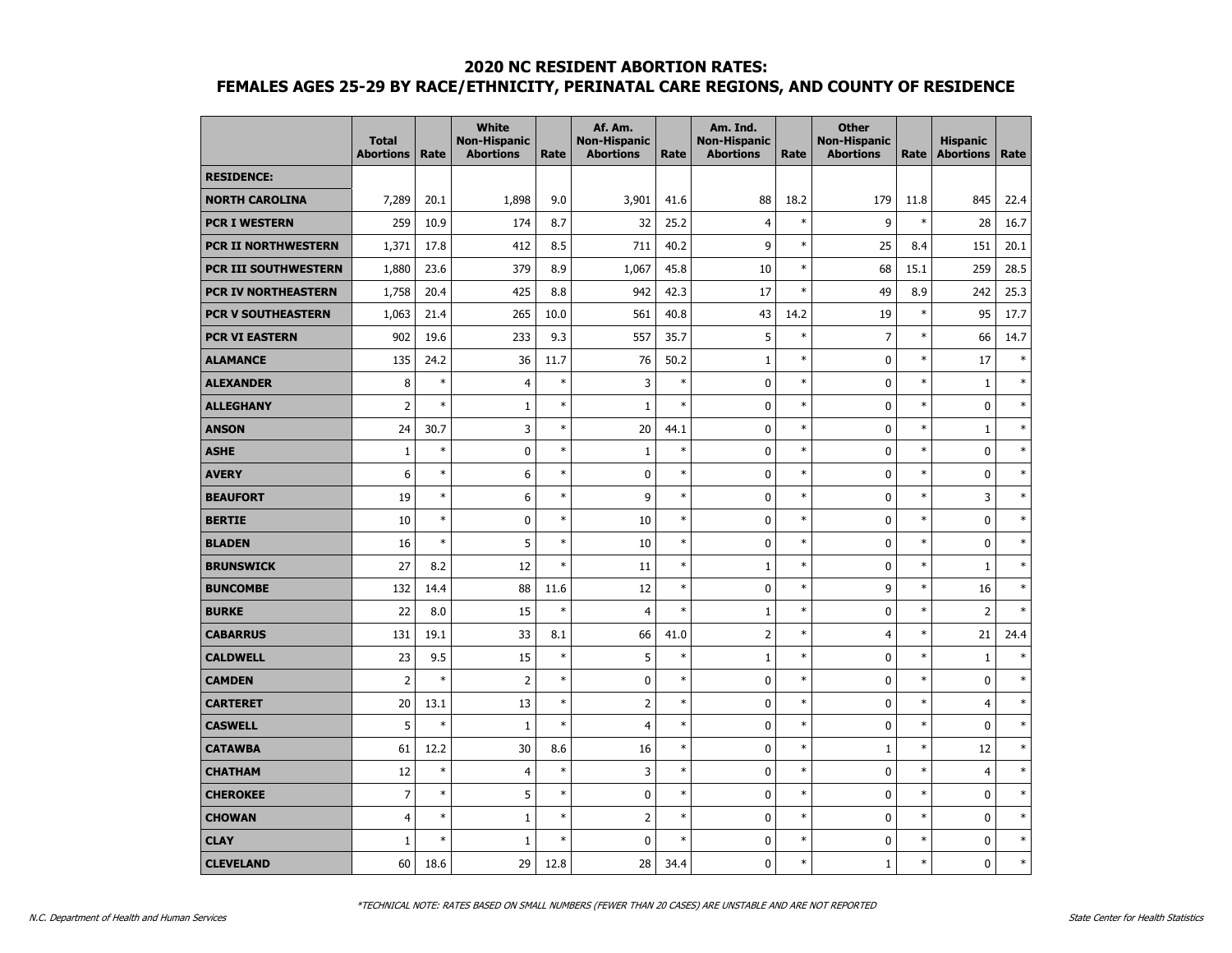|                   | <b>Total</b><br><b>Abortions</b> | Rate   | <b>White</b><br><b>Non-Hispanic</b><br><b>Abortions</b> | Rate   | Af. Am.<br><b>Non-Hispanic</b><br><b>Abortions</b> | Rate   | Am. Ind.<br><b>Non-Hispanic</b><br><b>Abortions</b> | Rate   | <b>Other</b><br><b>Non-Hispanic</b><br><b>Abortions</b> | Rate   | <b>Hispanic</b><br><b>Abortions</b> | Rate   |
|-------------------|----------------------------------|--------|---------------------------------------------------------|--------|----------------------------------------------------|--------|-----------------------------------------------------|--------|---------------------------------------------------------|--------|-------------------------------------|--------|
| <b>COLUMBUS</b>   | 21                               | 13.3   | 6                                                       | $\ast$ | 9                                                  | $\ast$ | 3                                                   | $\ast$ | $\mathbf 0$                                             | $\ast$ | $\mathbf{1}$                        | $\ast$ |
| <b>CRAVEN</b>     | 58                               | 17.8   | 29                                                      | 14.2   | 23                                                 | 29.9   | $\mathbf 0$                                         | $\ast$ | $\mathbf 1$                                             | $\ast$ | $\overline{4}$                      | $\ast$ |
| <b>CUMBERLAND</b> | 494                              | 34.2   | 80                                                      | 14.1   | 293                                                | 49.1   | $\overline{7}$                                      | $\ast$ | 15                                                      | $\ast$ | 56                                  | 27.7   |
| <b>CURRITUCK</b>  | 14                               | $\ast$ | 11                                                      | $\ast$ | $\overline{2}$                                     | $\ast$ | 0                                                   | $\ast$ | 0                                                       | $\ast$ | $\mathbf{1}$                        | $\ast$ |
| <b>DARE</b>       | 9                                | $\ast$ | 8                                                       | $\ast$ | $\pmb{0}$                                          | $\ast$ | 0                                                   | $\ast$ | 0                                                       | $\ast$ | $\mathbf{1}$                        | $\ast$ |
| <b>DAVIDSON</b>   | 59                               | 11.5   | 21                                                      | 5.5    | 26                                                 | 39.5   | $\mathbf 0$                                         | $\ast$ | $\mathbf{1}$                                            | $\ast$ | $\overline{7}$                      | $\ast$ |
| <b>DAVIE</b>      | 12                               | $\ast$ | 5                                                       | $\ast$ | 5                                                  | $\ast$ | $\mathbf 0$                                         | $\ast$ | $\mathbf 0$                                             | $\ast$ | $\overline{2}$                      | $\ast$ |
| <b>DUPLIN</b>     | 23                               | 13.7   | 8                                                       | $\ast$ | 9                                                  | $\ast$ | 0                                                   | $\ast$ | 0                                                       | $\ast$ | 5                                   | $\ast$ |
| <b>DURHAM</b>     | 317                              | 20.3   | 44                                                      | 5.9    | 213                                                | 40.2   | $\mathbf{1}$                                        | $\ast$ | 7                                                       | $\ast$ | 42                                  | 25.5   |
| <b>EDGECOMBE</b>  | 43                               | 24.8   | 8                                                       | $\ast$ | 33                                                 | 28.7   | 0                                                   | $\ast$ | 0                                                       | $\ast$ | $1\,$                               | $\ast$ |
| <b>FORSYTH</b>    | 305                              | 22.4   | 67                                                      | 9.5    | 183                                                | 43.6   | $\mathbf 0$                                         | $\ast$ | 5                                                       | $\ast$ | 34                                  | 18.1   |
| <b>FRANKLIN</b>   | 36                               | 17.2   | 10                                                      | $\ast$ | 19                                                 | $\ast$ | 0                                                   | $\ast$ | 0                                                       | $\ast$ | 5                                   | $\ast$ |
| <b>GASTON</b>     | 146                              | 19.0   | 47                                                      | 9.1    | 69                                                 | 40.6   | 0                                                   | $\ast$ | $\overline{2}$                                          | $\ast$ | 20                                  | 31.7   |
| <b>GATES</b>      | 5                                | $\ast$ | $\overline{2}$                                          | $\ast$ | $\overline{2}$                                     | $\ast$ | 0                                                   | $\ast$ | 0                                                       | $\ast$ | $\mathbf{1}$                        | $\ast$ |
| <b>GRAHAM</b>     | $\overline{2}$                   | $\ast$ | 0                                                       | $\ast$ | $\mathbf{1}$                                       | $\ast$ | $\mathbf 0$                                         | $\ast$ | $\mathbf 0$                                             | $\ast$ | $1\,$                               | $\ast$ |
| <b>GRANVILLE</b>  | 37                               | 20.1   | 13                                                      | $\ast$ | 21                                                 | 36.1   | $\mathbf 0$                                         | $\ast$ | $\mathbf 0$                                             | $\ast$ | $1\,$                               | $\ast$ |
| <b>GREENE</b>     | 12                               | $\ast$ | $\overline{2}$                                          | $\ast$ | 8                                                  | $\ast$ | 0                                                   | $\ast$ | 0                                                       | $\ast$ | $\overline{2}$                      | $\ast$ |
| <b>GUILFORD</b>   | 556                              | 28.5   | 88                                                      | 11.3   | 368                                                | 42.4   | 5                                                   | $\ast$ | 12                                                      | $\ast$ | 53                                  | 32.1   |
| <b>HALIFAX</b>    | 49                               | 34.6   | $\overline{7}$                                          | $\ast$ | 36                                                 | 42.4   | $\mathbf{1}$                                        | $\ast$ | 0                                                       | $\ast$ | $\overline{2}$                      | $\ast$ |
| <b>HARNETT</b>    | 83                               | 16.3   | 26                                                      | 8.5    | 39                                                 | 35.2   | $\mathbf{1}$                                        | $\ast$ | 3                                                       | $\ast$ | 11                                  | $\ast$ |
| <b>HAYWOOD</b>    | 14                               | $\ast$ | 13                                                      | $\ast$ | $\pmb{0}$                                          | $\ast$ | $\mathbf 0$                                         | $\ast$ | $\mathbf 0$                                             | $\ast$ | $1\,$                               | $\ast$ |
| <b>HENDERSON</b>  | 24                               | 7.8    | 15                                                      | $\ast$ | 5                                                  | $\ast$ | 0                                                   | $\ast$ | 0                                                       | $\ast$ | 3                                   | $\ast$ |
| <b>HERTFORD</b>   | 9                                | $\ast$ | $\overline{2}$                                          | $\ast$ | $\overline{7}$                                     | $\ast$ | 0                                                   | $\ast$ | 0                                                       | $\ast$ | 0                                   | $\ast$ |
| <b>HOKE</b>       | 34                               | 14.8   | 9                                                       | $\ast$ | 19                                                 | $\ast$ | $\overline{2}$                                      | $\ast$ | $\mathbf 0$                                             | $\ast$ | $\overline{2}$                      | $\ast$ |
| <b>HYDE</b>       | $\mathbf 0$                      | $\ast$ | 0                                                       | $\ast$ | $\pmb{0}$                                          | $\ast$ | 0                                                   | $\ast$ | 0                                                       | $\ast$ | 0                                   | $\ast$ |
| <b>IREDELL</b>    | 88                               | 15.9   | 47                                                      | 11.8   | 28                                                 | 33.1   | $1\,$                                               | $\ast$ | 3                                                       | $\ast$ | 6                                   | $\ast$ |
| <b>JACKSON</b>    | 5                                | $\ast$ | $\overline{2}$                                          | $\ast$ | $\mathbf 0$                                        | $\ast$ | $\mathbf{1}$                                        | $\ast$ | 0                                                       | $\ast$ | $\overline{2}$                      | $\ast$ |
| <b>JOHNSTON</b>   | 106                              | 15.8   | 42                                                      | 9.9    | 41                                                 | 32.4   | 2                                                   | $\ast$ | $\mathbf{1}$                                            | $\ast$ | 16                                  | $\ast$ |
| <b>JONES</b>      | 8                                | $\ast$ | 3                                                       | $\ast$ | 5                                                  | $\ast$ | 0                                                   | $\ast$ | 0                                                       | $\ast$ | $\mathbf 0$                         | $\ast$ |
| LEE               | 46                               | 22.5   | 14                                                      | $\ast$ | 22                                                 | 46.6   | $\mathbf 0$                                         | $\ast$ | $\mathbf 0$                                             | $\ast$ | 9                                   | $\ast$ |
| <b>LENOIR</b>     | 41                               | 23.9   | $\overline{4}$                                          | $\ast$ | 35                                                 | 43.3   | 0                                                   | $\ast$ | 0                                                       | $\ast$ | $\overline{2}$                      | $\ast$ |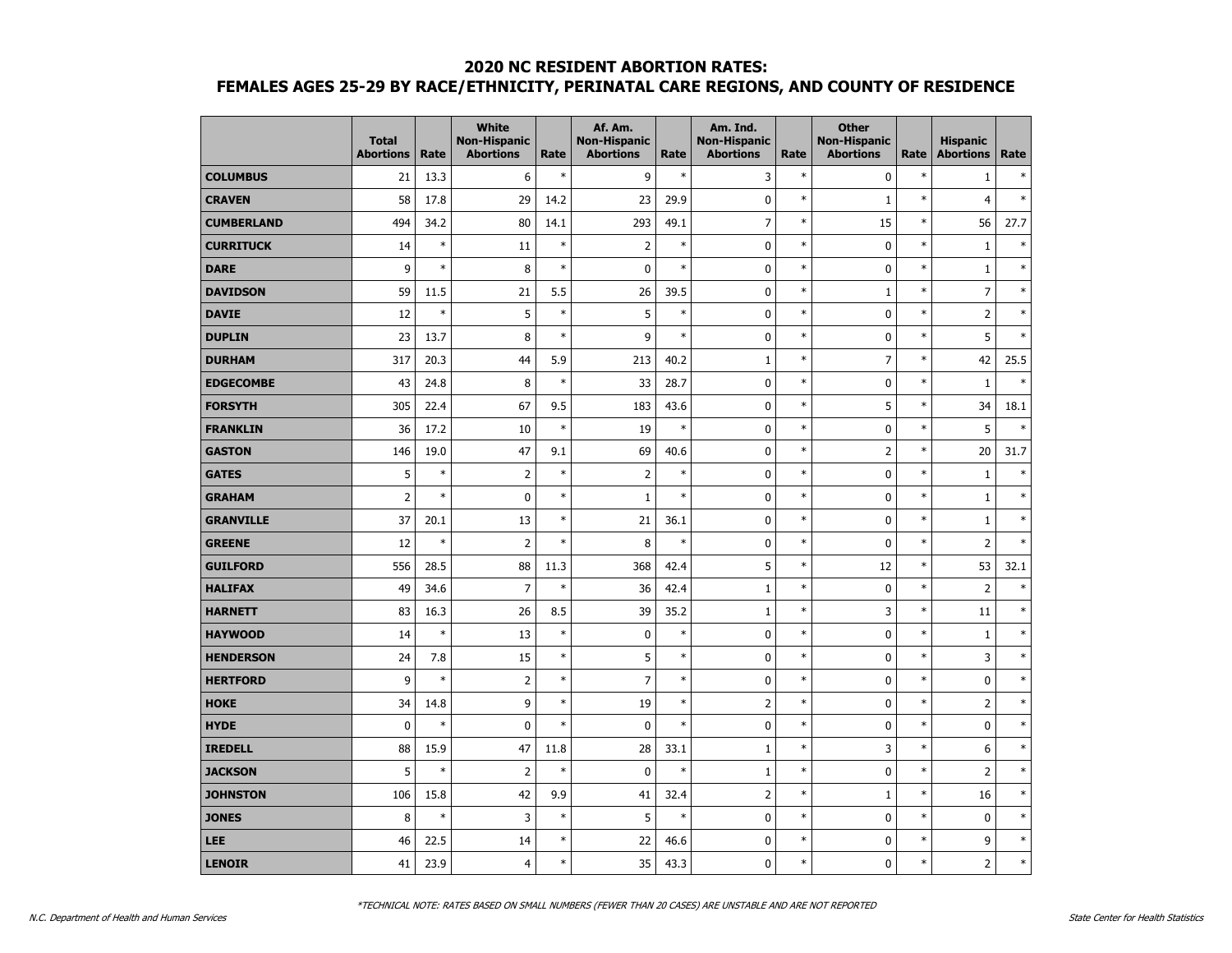|                    | <b>Total</b><br><b>Abortions</b> | Rate   | <b>White</b><br><b>Non-Hispanic</b><br><b>Abortions</b> | Rate   | Af. Am.<br><b>Non-Hispanic</b><br><b>Abortions</b> | Rate   | Am. Ind.<br><b>Non-Hispanic</b><br><b>Abortions</b> | Rate   | <b>Other</b><br><b>Non-Hispanic</b><br><b>Abortions</b> | Rate   | <b>Hispanic</b><br><b>Abortions</b> | Rate   |
|--------------------|----------------------------------|--------|---------------------------------------------------------|--------|----------------------------------------------------|--------|-----------------------------------------------------|--------|---------------------------------------------------------|--------|-------------------------------------|--------|
| <b>LINCOLN</b>     | 24                               | 10.5   | 13                                                      | $\ast$ | $\overline{2}$                                     | $\ast$ | 0                                                   | $\ast$ | $\mathbf{1}$                                            | $\ast$ | 6                                   | $\ast$ |
| <b>MCDOWELL</b>    | 6                                | $\ast$ | $\overline{4}$                                          | $\ast$ | $1\,$                                              | $\ast$ | 0                                                   | $\ast$ | $\mathbf 0$                                             | $\ast$ | $\mathbf 1$                         | $\ast$ |
| <b>MACON</b>       | 12                               | $\ast$ | 8                                                       | $\ast$ | $\mathbf 0$                                        | $\ast$ | $\mathbf 0$                                         | $\ast$ | $\mathbf 0$                                             | *      | $\overline{4}$                      | $\ast$ |
| <b>MADISON</b>     | 3                                | $\ast$ | 3                                                       | $\ast$ | $\mathbf 0$                                        | $\ast$ | $\mathbf 0$                                         | $\ast$ | $\mathbf 0$                                             | $\ast$ | $\mathbf 0$                         | $\ast$ |
| <b>MARTIN</b>      | 12                               | $\ast$ | $\overline{2}$                                          | $\ast$ | 8                                                  | $\ast$ | 0                                                   | $\ast$ | $\mathbf 0$                                             | $\ast$ | $\overline{2}$                      | $\ast$ |
| <b>MECKLENBURG</b> | 1,404                            | 27.6   | 212                                                     | 9.1    | 852                                                | 49.0   | $\overline{7}$                                      | $\ast$ | 59                                                      | 15.6   | 200                                 | 31.6   |
| <b>MITCHELL</b>    | $\mathbf 0$                      | $\ast$ | $\pmb{0}$                                               | $\ast$ | $\pmb{0}$                                          | $\ast$ | $\mathbf 0$                                         | $\ast$ | 0                                                       | $\ast$ | $\pmb{0}$                           | $\ast$ |
| <b>MONTGOMERY</b>  | 10                               | $\ast$ | $\overline{2}$                                          | $\ast$ | 5                                                  | $\ast$ | $\mathbf 0$                                         | $\ast$ | 0                                                       | $\ast$ | 3                                   | $\ast$ |
| <b>MOORE</b>       | 37                               | 13.5   | 9                                                       | $\ast$ | 19                                                 | $\ast$ | $\mathbf{1}$                                        | $\ast$ | 0                                                       | $\ast$ | 5                                   | $\ast$ |
| <b>NASH</b>        | 94                               | 30.3   | 10                                                      | $\ast$ | 73                                                 | 46.8   | $1\,$                                               | $\ast$ | 0                                                       | $\ast$ | 6                                   | $\ast$ |
| <b>NEW HANOVER</b> | 155                              | 19.1   | 81                                                      | 13.1   | 56                                                 | 46.6   | $\mathbf 1$                                         | $\ast$ | $\mathbf{1}$                                            | $\ast$ | $\overline{7}$                      | $\ast$ |
| <b>NORTHAMPTON</b> | 18                               | $\ast$ | 0                                                       | $\ast$ | 18                                                 | $\ast$ | $\mathbf 0$                                         | $\ast$ | $\mathbf 0$                                             | $\ast$ | $\mathbf 0$                         | $\ast$ |
| <b>ONSLOW</b>      | 123                              | 14.6   | 52                                                      | 9.3    | 46                                                 | 36.9   | $\overline{2}$                                      | $\ast$ | 3                                                       | $\ast$ | 14                                  | $\ast$ |
| <b>ORANGE</b>      | 74                               | 14.9   | 27                                                      | 8.3    | 27                                                 | 38.4   | $\mathbf 0$                                         | $\ast$ | $\mathbf 0$                                             | $\ast$ | 17                                  | $\ast$ |
| <b>PAMLICO</b>     | $\overline{7}$                   | $\ast$ | 6                                                       | $\ast$ | $1\,$                                              | $\ast$ | 0                                                   | $\ast$ | $\mathbf 0$                                             | $\ast$ | $\pmb{0}$                           | $\ast$ |
| <b>PASQUOTANK</b>  | 11                               | $\ast$ | 5                                                       | $\ast$ | 5                                                  | $\ast$ | $\mathbf 0$                                         | $\ast$ | $\mathbf 0$                                             | $\ast$ | $\mathbf 1$                         | $\ast$ |
| <b>PENDER</b>      | 15                               | $\ast$ | 6                                                       | $\ast$ | 8                                                  | $\ast$ | 0                                                   | $\ast$ | 0                                                       | $\ast$ | $\mathbf 0$                         | $\ast$ |
| <b>PERQUIMANS</b>  | $\overline{2}$                   | $\ast$ | $\mathbf{1}$                                            | $\ast$ | $\mathbf{1}$                                       | $\ast$ | $\mathbf 0$                                         | $\ast$ | 0                                                       | $\ast$ | $\mathbf 0$                         | $\ast$ |
| <b>PERSON</b>      | 20                               | 16.4   | 5                                                       | $\ast$ | 15                                                 | $\ast$ | $\mathbf 0$                                         | $\ast$ | $\mathbf 0$                                             | $\ast$ | $\mathbf 0$                         | $\ast$ |
| <b>PITT</b>        | 131                              | 18.1   | 24                                                      | 6.5    | 87                                                 | 29.7   | $\mathbf{1}$                                        | $\ast$ | 3                                                       | $\ast$ | 8                                   | $\ast$ |
| <b>POLK</b>        | $\overline{4}$                   | $\ast$ | 3                                                       | $\ast$ | $\mathbf{1}$                                       | $\ast$ | 0                                                   | $\ast$ | 0                                                       | $\ast$ | 0                                   | $\ast$ |
| <b>RANDOLPH</b>    | 46                               | 10.3   | 29                                                      | 8.5    | 8                                                  | $\ast$ | $\mathbf 0$                                         | $\ast$ | 0                                                       | $\ast$ | 6                                   | $\ast$ |
| <b>RICHMOND</b>    | 32                               | 21.9   | $\overline{2}$                                          | $\ast$ | 25                                                 | 45.6   | 0                                                   | $\ast$ | $\mathbf 0$                                             | $\ast$ | 3                                   | $\ast$ |
| <b>ROBESON</b>     | 85                               | 19.7   | 12                                                      | $\ast$ | 38                                                 | 35.1   | 24                                                  | 11.8   | $\mathbf 0$                                             | $\ast$ | $\overline{4}$                      | $\ast$ |
| <b>ROCKINGHAM</b>  | 42                               | 15.6   | 10                                                      | $\ast$ | 28                                                 | 45.5   | 0                                                   | $\ast$ | 0                                                       | $\ast$ | 3                                   | $\ast$ |
| <b>ROWAN</b>       | 70                               | 15.4   | 26                                                      | 8.3    | 30                                                 | 32.1   | $\mathbf 0$                                         | $\ast$ | $\overline{2}$                                          | $\ast$ | 12                                  | $\ast$ |
| <b>RUTHERFORD</b>  | 32                               | 16.5   | 19                                                      | $\ast$ | 11                                                 | $\ast$ | 0                                                   | $\ast$ | $\mathbf 0$                                             | $\ast$ | $\mathbf 0$                         | $\ast$ |
| <b>SAMPSON</b>     | 24                               | 12.7   | 10                                                      | $\ast$ | 9                                                  | $\ast$ | $\mathbf 0$                                         | $\ast$ | $\mathbf 0$                                             | $\ast$ | $\overline{2}$                      | $\ast$ |
| <b>SCOTLAND</b>    | 30                               | 28.1   | 5                                                       | $\ast$ | 20                                                 | 42.6   | 3                                                   | $\ast$ | 0                                                       | $\ast$ | $\pmb{0}$                           | $\ast$ |
| <b>STANLY</b>      | 18                               | $\ast$ | 11                                                      | $\ast$ | $\overline{4}$                                     | $\ast$ | $\mathbf{1}$                                        | $\ast$ | 1                                                       | $\ast$ | $\pmb{0}$                           | $\ast$ |
| <b>STOKES</b>      | 12                               | $\ast$ | 8                                                       | $\ast$ | $\mathbf{1}$                                       | $\ast$ | 0                                                   | $\ast$ | 0                                                       | $\ast$ | 3                                   | $\ast$ |